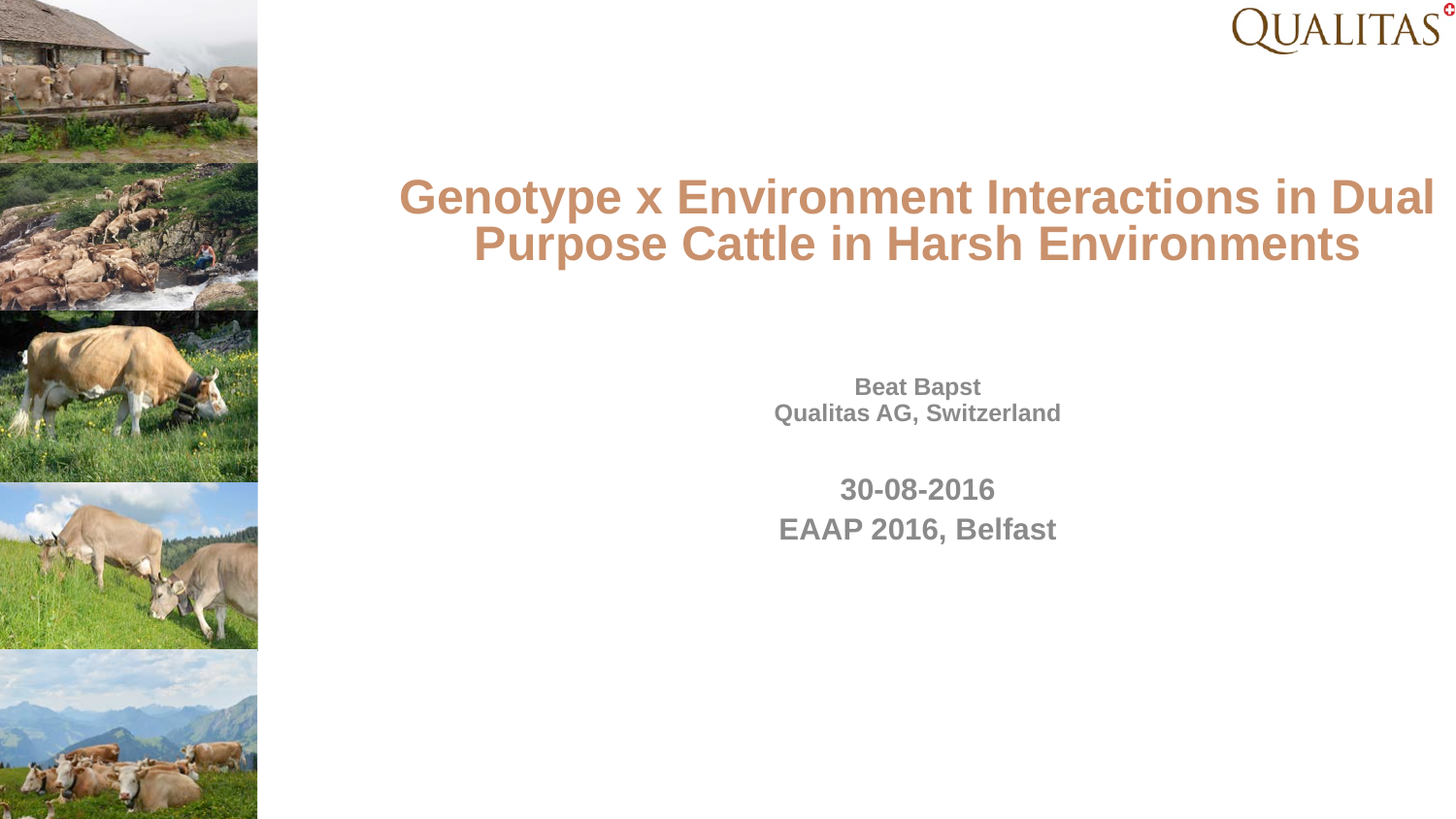

# **Background**

Dairy cattle is kept in various environments worldwide:

- Geographic/topographic/climate
	- **Lowlands**
	- Alpine regions with alpine summer pasture
	- **Tropical/Subtropical/Temperate climate**

— <sub>…</sub>

#### $\triangleright$  Production systems

- **TMR feeding systems**
- Pasture based feeding systems
- Organic/conventional systems

— <sub>…</sub>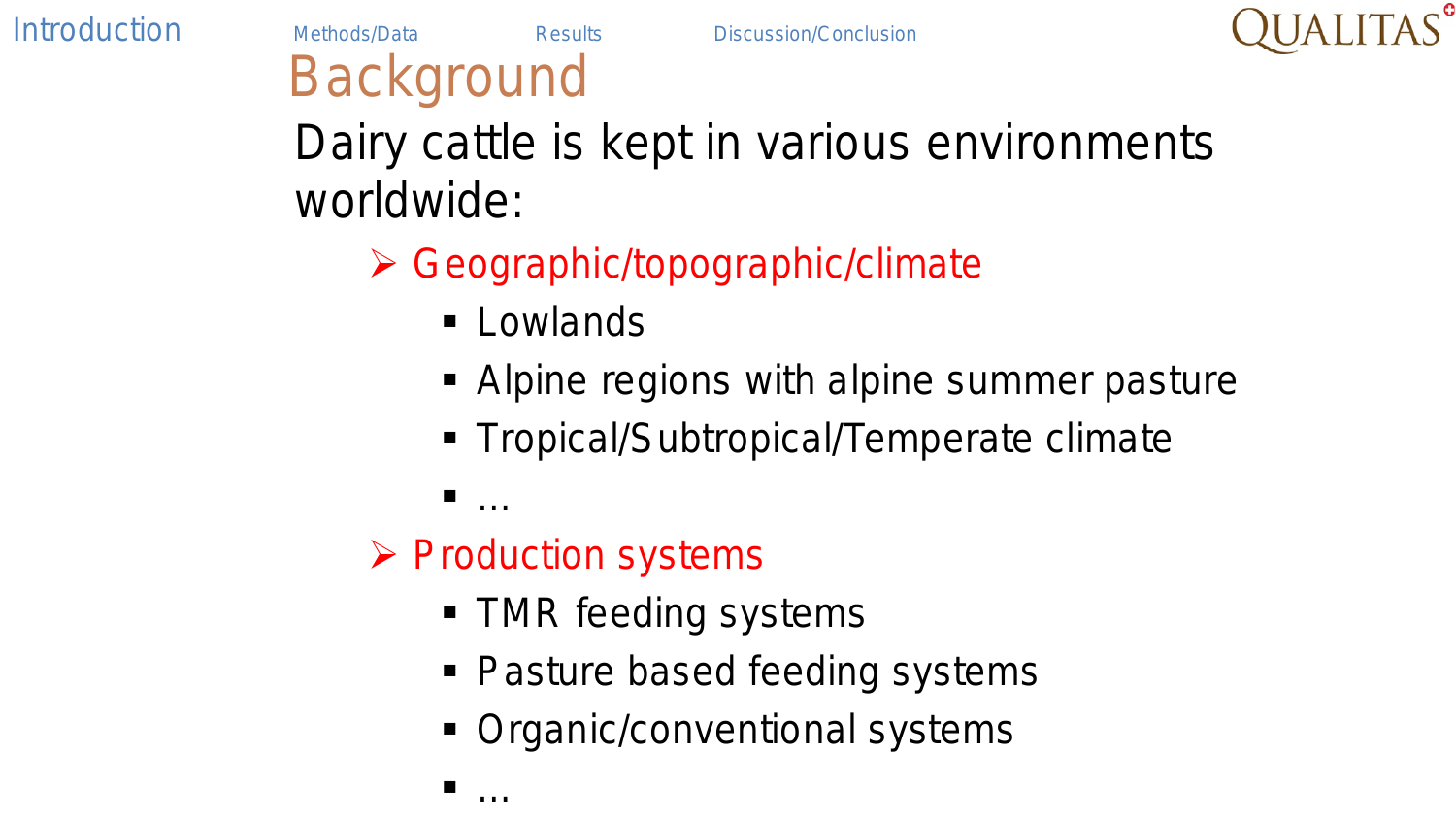

# **Background**

#### Different cows:









#### Different environments:







**Interactions between specific environment and genotype (GxE Interactions)?**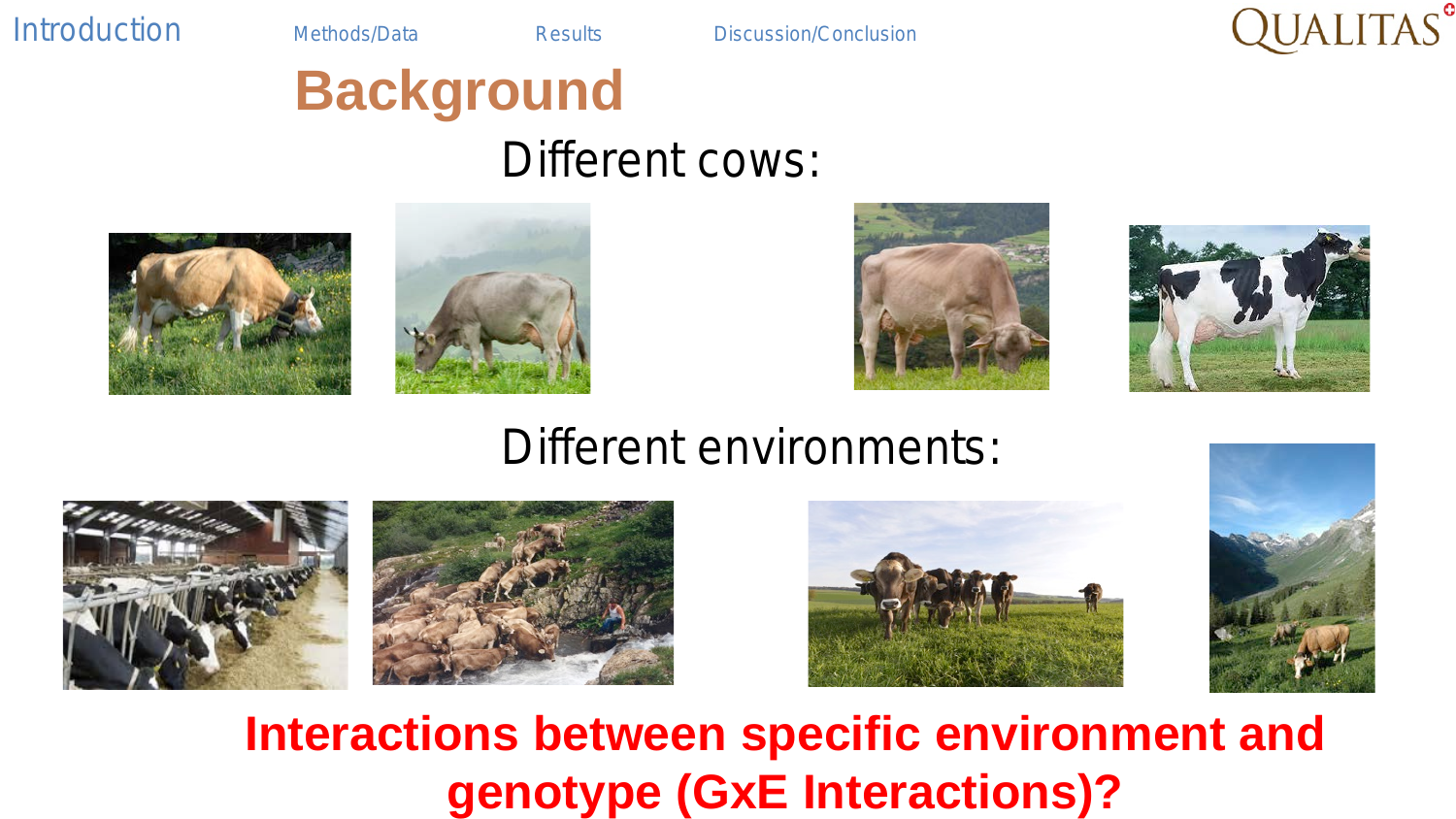

# **Concept**

## **Multiple trait models**

- Split a trait in *n* different other traits according to *n* defined environments
- Estimate the genetic correlations (r<sub>a</sub>) between the traits

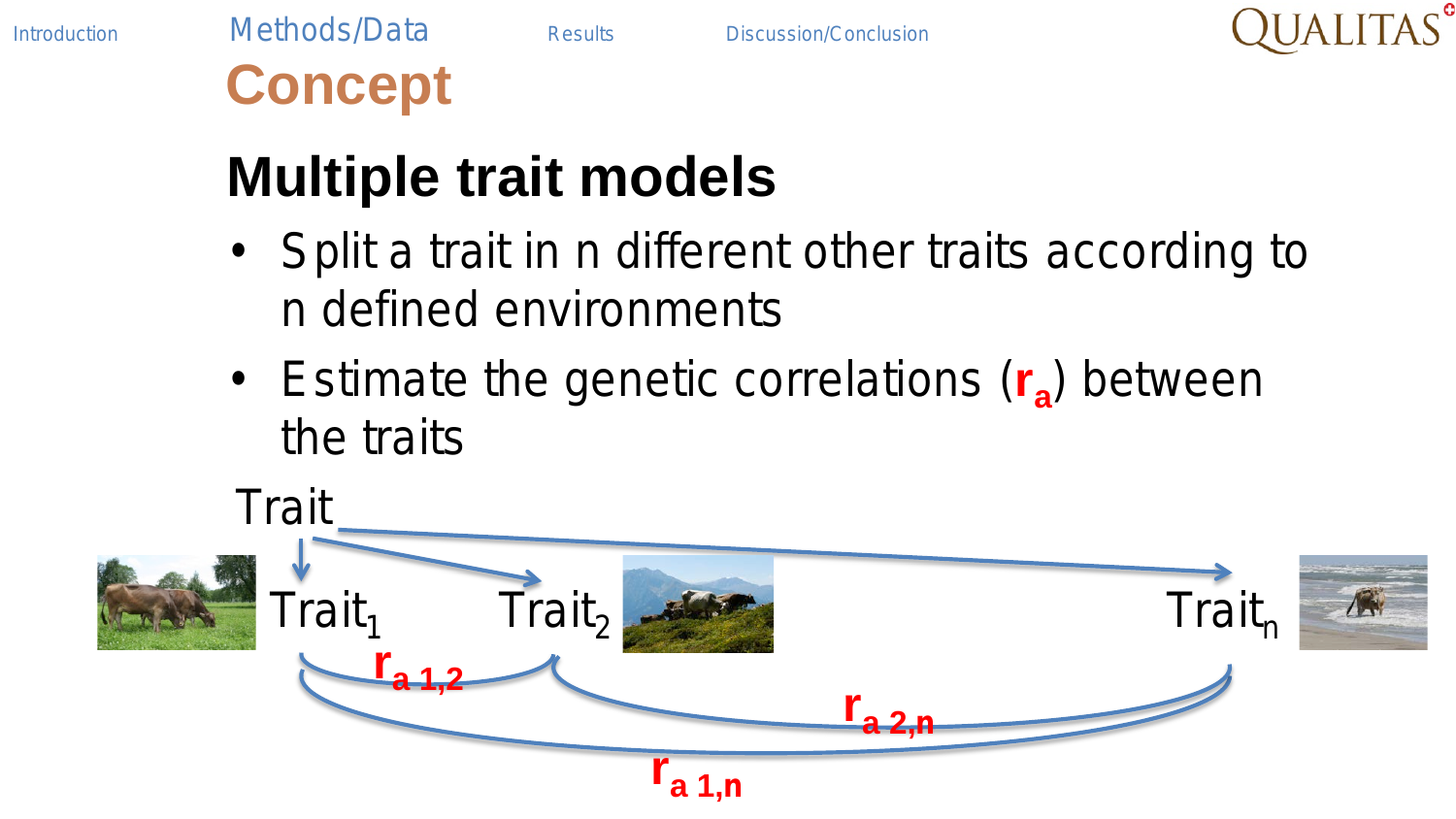

**Concept**

#### **Multiple trait models Trait**





 $\mathbf{r}_{a,1,n}$ 

- 
- 
- 
- $r_a = 1$   $\rightarrow$  No GxE interactions
- 1 >  $r_a > 0.8$   $\rightarrow$  Weak GxE interactions
	- $\mathbf{r}_{\mathbf{a}}$  < 0.8  $\rightarrow$  Strong GxE interactions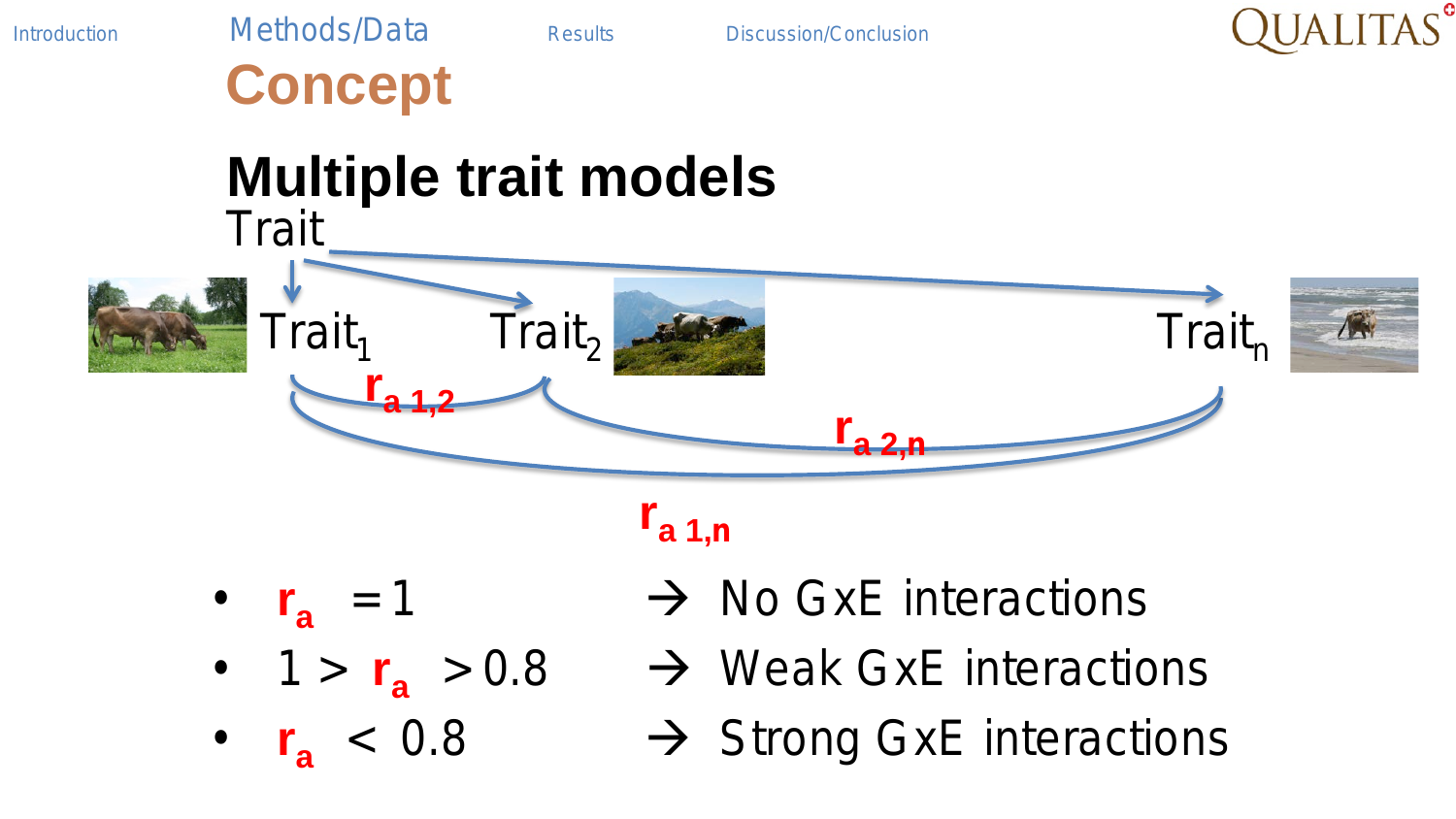



## **Model**

- Multiple trait animal model with repeated measurements
- REMLF90
- Traits: Milk kg, fat kg and protein kg
- Stepwise model development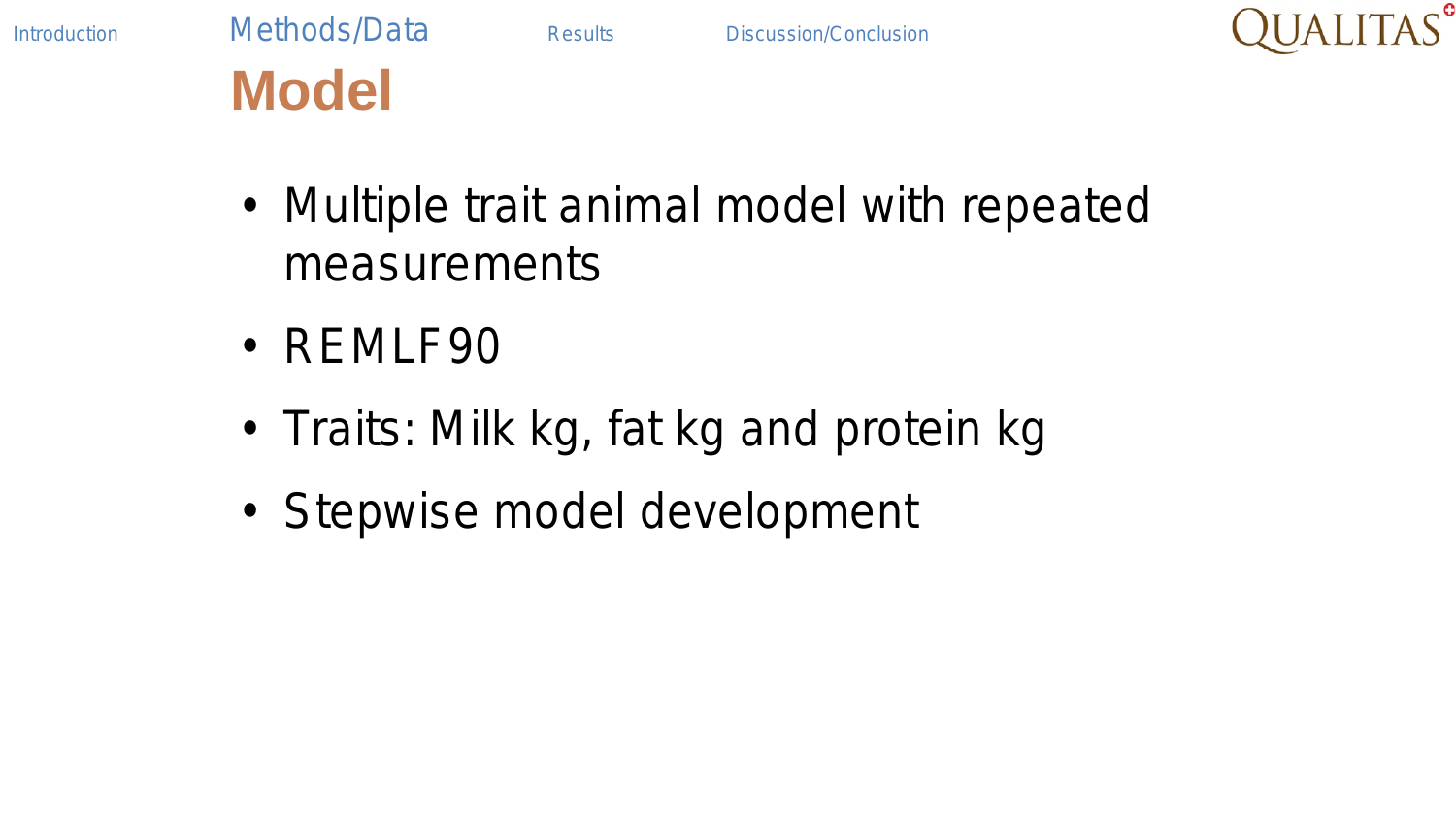

## **Model**

| <b>Effect</b>                      | <b>Type</b> | <b>Trait</b>         |                      |  |  |
|------------------------------------|-------------|----------------------|----------------------|--|--|
|                                    |             | <b>Environment 1</b> | <b>Environment 2</b> |  |  |
| Herd * Year                        | random      | Mkg, Fat, Prot.      | Mkg, Fat, Prot.      |  |  |
| Calving Year *<br>Season           | fixed       | Mkg, Fat, Prot.      | Mkg, Fat, Prot.      |  |  |
| Lactation                          | fixed       | Mkg, Fat, Prot.      | Mkg, Fat, Prot.      |  |  |
| additiv genet. effect<br>of animal | random      | Mkg, Fat, Prot.      | Mkg, Fat, Prot.      |  |  |
| Permanent<br>environment           | random      | Mkg, Fat, Prot.      | Mkg, Fat, Prot.      |  |  |
| Residual                           | random      | Mkg, Fat, Prot.      | Mkg, Fat, Prot.      |  |  |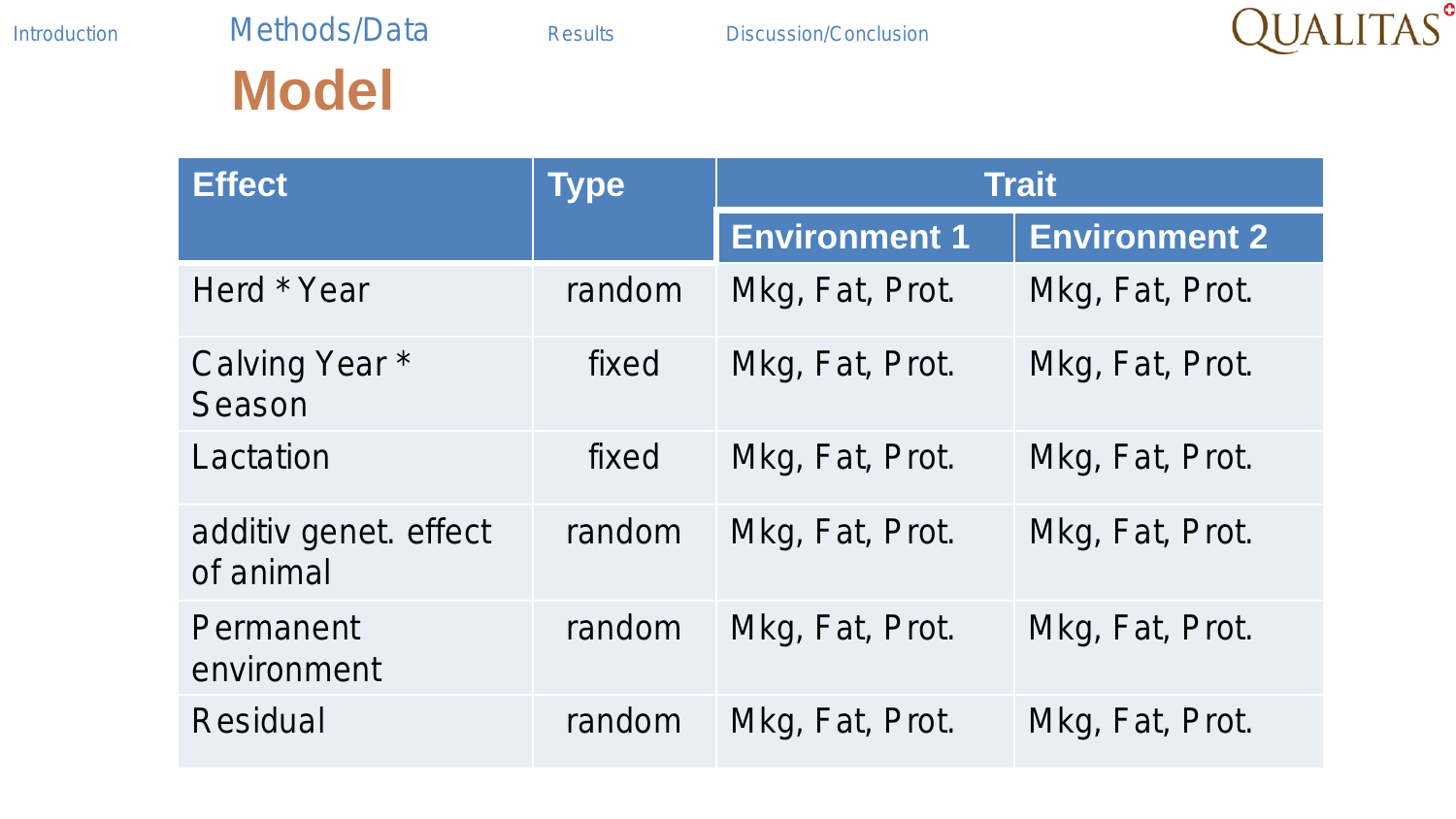

### **Concept 2 Opposed environments/farms: Scenario FA: Farm altitude**

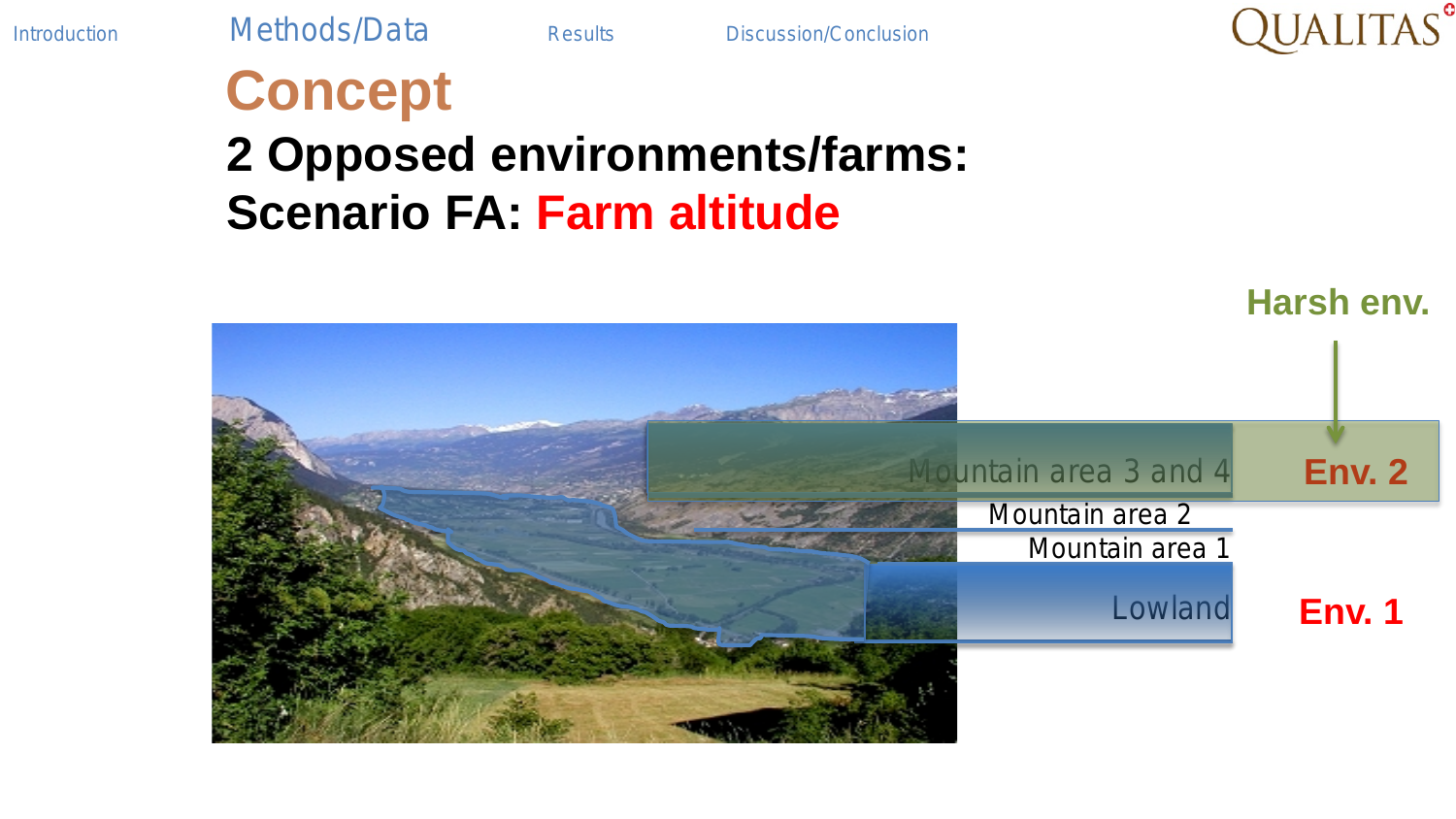

## **Concept 2 Opposed environments/farms: Scenario FS: Farming system Harsh env.**

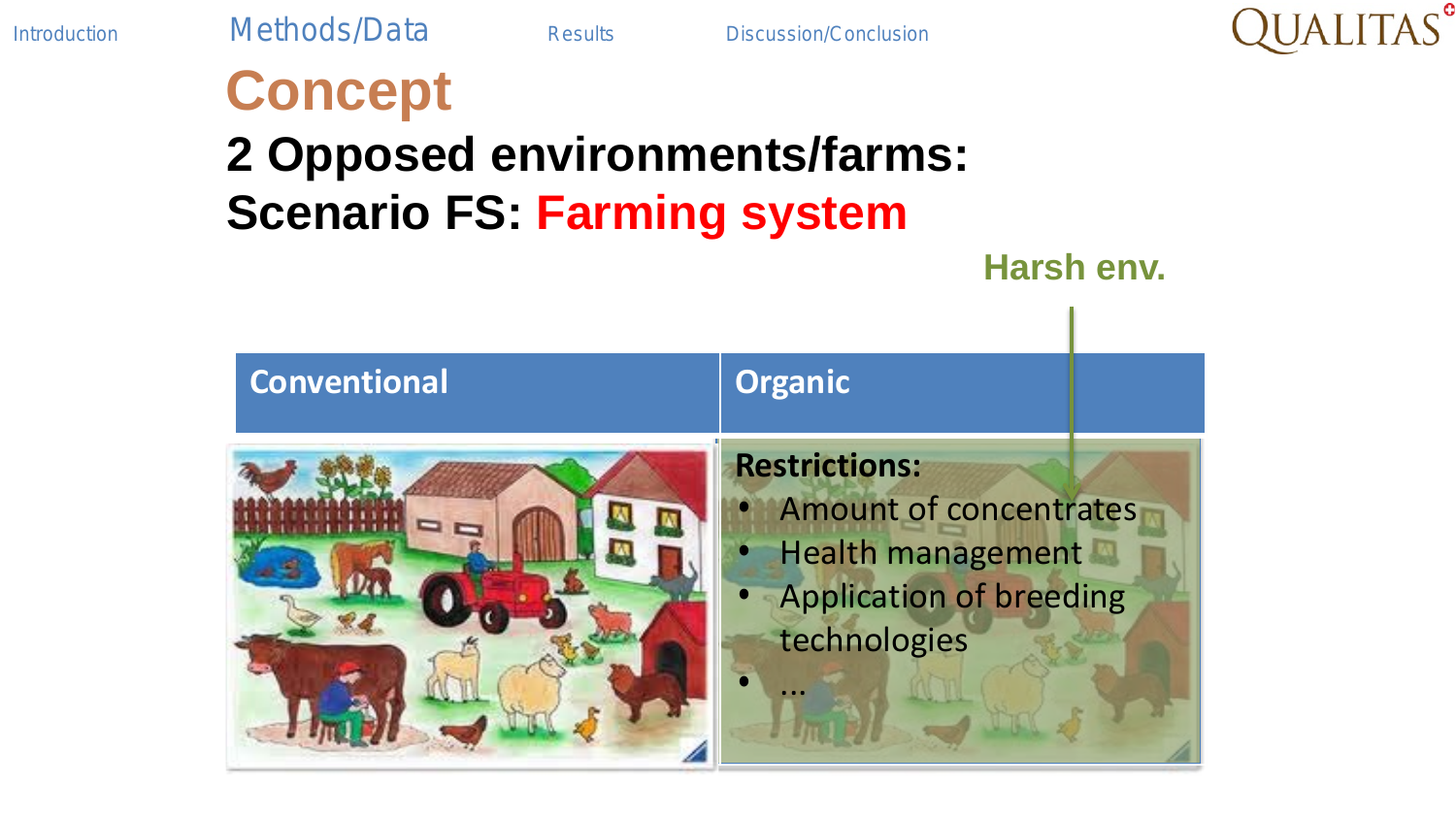

## **Concept of the current analysis**

| <b>Different type</b><br>of cows |      | conv/organic | <b>Different types of environments</b><br>lowland/mountain |
|----------------------------------|------|--------------|------------------------------------------------------------|
| Orig.<br><b>Braunvieh (OB)</b>   | GxE? |              |                                                            |
|                                  |      |              |                                                            |
|                                  |      | Difference?  |                                                            |
| <b>Brown Swiss(BS)</b>           | GxE? |              |                                                            |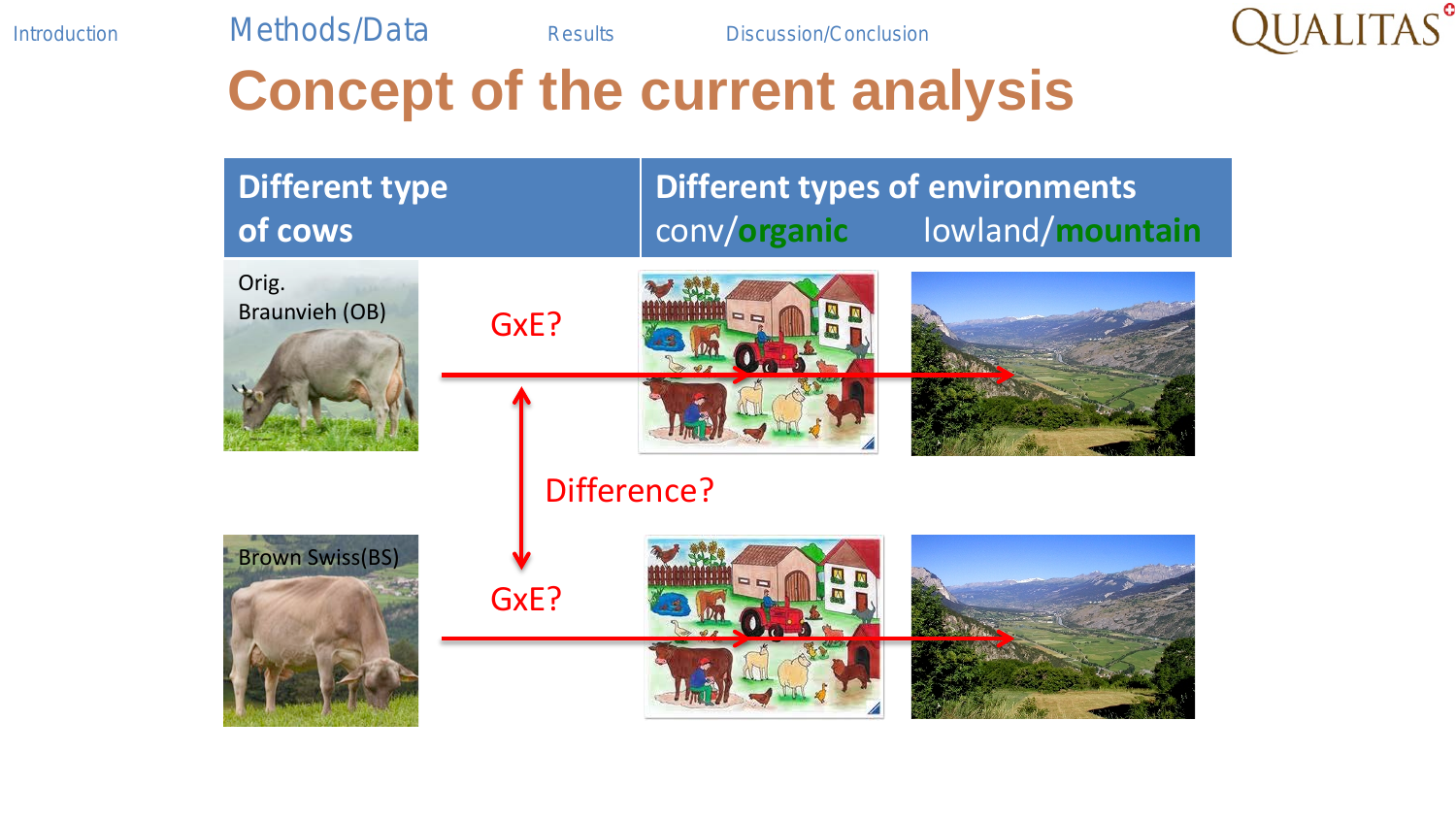

#### **Data**

**OB**: 104,984 standard lactations (35,614 cows) **BS**: 2,113,959 standard lactations (753,667 cows)

- $2000 2015$
- Traits: Milk kg, fat kg and protein kg
- Restrictions: Test days only on the same farm during lactation, cows from lowland with summer alpine pasture were excluded
- Phenotypic key figures:

| Year | <b>OB</b> |        |          | <b>BS</b> |        |          |  |
|------|-----------|--------|----------|-----------|--------|----------|--|
|      | Milk kg   | Fat kg | Prot. kg | Milk kg   | Fat kg | Prot. kg |  |
| 2000 | 5677      | 213    | 184      | 6342      | 251    | 210      |  |
| 2015 | 6066      | 238    | 201      | 7197      | 290    | 244      |  |

| CH120080286063        | 331100                                                    | 20100703                                  | 20150510                                                  |                                              |                   |                           |                                                                                                                                                                         |                                                                                                                                                                                                                        | 585                                    |                                                            |
|-----------------------|-----------------------------------------------------------|-------------------------------------------|-----------------------------------------------------------|----------------------------------------------|-------------------|---------------------------|-------------------------------------------------------------------------------------------------------------------------------------------------------------------------|------------------------------------------------------------------------------------------------------------------------------------------------------------------------------------------------------------------------|----------------------------------------|------------------------------------------------------------|
| CH120080285967        | 331100                                                    | 20100427                                  | 20150521                                                  | 1<br>з                                       | 8161              |                           |                                                                                                                                                                         | 385                                                                                                                                                                                                                    | 585.5                                  |                                                            |
| CH120095356454        | 331100                                                    | 20110919                                  | 20150522                                                  | ٦                                            | 9885              | 360                       |                                                                                                                                                                         | 385                                                                                                                                                                                                                    | 585.5                                  |                                                            |
| <b>CH120053767469</b> | 331100                                                    | 20070122                                  | 20150524                                                  | n                                            | 8249              |                           |                                                                                                                                                                         | 305                                                                                                                                                                                                                    | 565.5                                  |                                                            |
| CH120053760053        | 331100                                                    | 20071125                                  | 20150527                                                  | s,<br>ż                                      | 8161              | 382                       |                                                                                                                                                                         | 305                                                                                                                                                                                                                    | 5.05                                   | - 15                                                       |
| CH120000205592        | 331100                                                    | 20090927                                  | 20150013                                                  |                                              | 0.003             |                           |                                                                                                                                                                         | 305                                                                                                                                                                                                                    | 505 5                                  |                                                            |
| <b>CH120005356331</b> | 331100                                                    | 20110813                                  | 20150816                                                  | ٠<br>٠                                       | 6899              | 381                       |                                                                                                                                                                         | 3.05                                                                                                                                                                                                                   | 5.85                                   |                                                            |
| <b>CH120080285523</b> | 331100                                                    | 20090916                                  | 20150906                                                  |                                              | <b>7481</b>       | 319                       |                                                                                                                                                                         | 385                                                                                                                                                                                                                    | 585                                    |                                                            |
| CH120095356324        | 331100                                                    | 20110811                                  | 20150008                                                  | ١<br>,                                       | 6775              |                           |                                                                                                                                                                         | 385                                                                                                                                                                                                                    | 585                                    | ×,                                                         |
| CH120075639263        | 111100                                                    | 20090331                                  | 20150909                                                  |                                              | 7570              | 329                       |                                                                                                                                                                         | 105                                                                                                                                                                                                                    | 585                                    |                                                            |
| CH120005356652        | 331100                                                    | 20111123                                  | 20150910                                                  | ,<br>i                                       | 5834              |                           |                                                                                                                                                                         | 385                                                                                                                                                                                                                    | 585                                    | s                                                          |
| CH120053767292        | 331100                                                    | 20061114                                  | 20150915                                                  |                                              | 7560              |                           |                                                                                                                                                                         | 305                                                                                                                                                                                                                    | 5.85                                   |                                                            |
| CH120095356867        | 331100                                                    | 20120413                                  | 20150916                                                  | ١<br>2                                       | 5344              |                           |                                                                                                                                                                         | 385                                                                                                                                                                                                                    | 585                                    | 5                                                          |
| CH120080286629        | 331100                                                    | 20101215                                  | 20150916                                                  | ħ                                            | <b>7778</b>       |                           |                                                                                                                                                                         | 385                                                                                                                                                                                                                    | 585                                    | 5                                                          |
| CHIZAIA3ZIARIA        | 331100                                                    | 20130113                                  | 20150930                                                  |                                              | 6278              |                           |                                                                                                                                                                         | 305                                                                                                                                                                                                                    | 505.5                                  |                                                            |
| <b>CH120103710510</b> | 331100                                                    | 20120018                                  | 20151002                                                  | ٠<br>٠                                       | 6061              |                           |                                                                                                                                                                         | 3.0.5                                                                                                                                                                                                                  | SAS                                    | ٠                                                          |
| <b>CH120005356504</b> | 331100                                                    | 20111110                                  | 20151003                                                  |                                              | 9923              |                           |                                                                                                                                                                         | 305                                                                                                                                                                                                                    | ses s                                  |                                                            |
| <b>CH128183718548</b> | 331188                                                    | 28128926                                  | 28151885                                                  | ٠<br>٠                                       | <b>SRRS</b>       |                           |                                                                                                                                                                         | 385                                                                                                                                                                                                                    | 5.85                                   | ۰                                                          |
| CH120075638990        | 331100                                                    | 20090106                                  | 20151006                                                  |                                              | 8845              |                           |                                                                                                                                                                         | 305                                                                                                                                                                                                                    | 585.5                                  |                                                            |
| CH120028089916        | 331100                                                    | 20030317                                  | 28151889                                                  |                                              |                   |                           |                                                                                                                                                                         |                                                                                                                                                                                                                        |                                        |                                                            |
| CH120095356645        | 331100                                                    | 20111207                                  | 20151017                                                  |                                              | 6391              |                           |                                                                                                                                                                         | 305                                                                                                                                                                                                                    | <b>SRS 5</b>                           |                                                            |
|                       |                                                           |                                           |                                                           |                                              |                   |                           |                                                                                                                                                                         |                                                                                                                                                                                                                        |                                        | ×                                                          |
| CH120103718526        | 331100                                                    | 20120923                                  | 20151029                                                  |                                              | 5983              |                           |                                                                                                                                                                         | 395                                                                                                                                                                                                                    |                                        |                                                            |
|                       |                                                           |                                           |                                                           | ı                                            |                   |                           |                                                                                                                                                                         |                                                                                                                                                                                                                        |                                        | - 5                                                        |
| <b>CH120000205295</b> | 331100                                                    | 20090419                                  |                                                           |                                              | 8646              |                           |                                                                                                                                                                         |                                                                                                                                                                                                                        |                                        | 5                                                          |
| <b>CHI20103710472</b> | 331100                                                    | 20120020                                  | 20151100                                                  | ۹<br>,                                       | 6233              |                           |                                                                                                                                                                         | 30%                                                                                                                                                                                                                    | 5.05                                   | ×.                                                         |
| <b>CH120080286460</b> | 331100                                                    | 20101120                                  | 20151108                                                  | ٠<br>٠                                       | 7030              | 371                       |                                                                                                                                                                         | 305                                                                                                                                                                                                                    | 5.85                                   | ×.                                                         |
| CH120053760022        | 331100                                                    | 20071114                                  | 20151115                                                  |                                              | 7130              |                           |                                                                                                                                                                         | 305                                                                                                                                                                                                                    |                                        | $\sim$                                                     |
| CH120075639164        | 331100                                                    | 20090317                                  | 20151123                                                  | ۰<br>٠                                       | 8348              |                           |                                                                                                                                                                         | 385                                                                                                                                                                                                                    | 585                                    | s                                                          |
|                       |                                                           |                                           |                                                           | 2                                            |                   |                           |                                                                                                                                                                         |                                                                                                                                                                                                                        |                                        | ×.                                                         |
|                       | <b>CH120103718564</b><br>CH120103718533<br>CH120095356812 | ٠<br>٠<br>331100<br>331100<br>٠<br>331100 | 1<br>ı<br>٠<br>20120927<br>٠<br>20120925<br>1<br>20120214 | 20151019<br>20151103<br>20151103<br>20151126 | 18<br>٠<br>٠<br>٤ | ٠<br>6768<br>5667<br>7812 | 10331<br>326<br>330<br>403<br>283<br>223<br>332<br>286<br>273<br>フルル<br>398<br>351<br>265<br>323<br>9227<br>242<br>273<br>229<br>246<br>335<br>ファハ<br>294<br>412<br>20B | 444<br>285<br>331<br>300<br>326<br>323<br>241<br>277<br><b>258</b><br>277<br>229<br>298<br>284<br>2.88<br>つちつ<br>273<br>297<br>189<br>312<br>418<br>229<br>265<br>218<br>219<br>304<br>230<br>384<br>273<br>382<br>278 | 391<br>334<br>385<br>385<br>385<br>305 | 305<br>385 585<br>585<br>5.85<br>585<br>585<br>5.05<br>585 |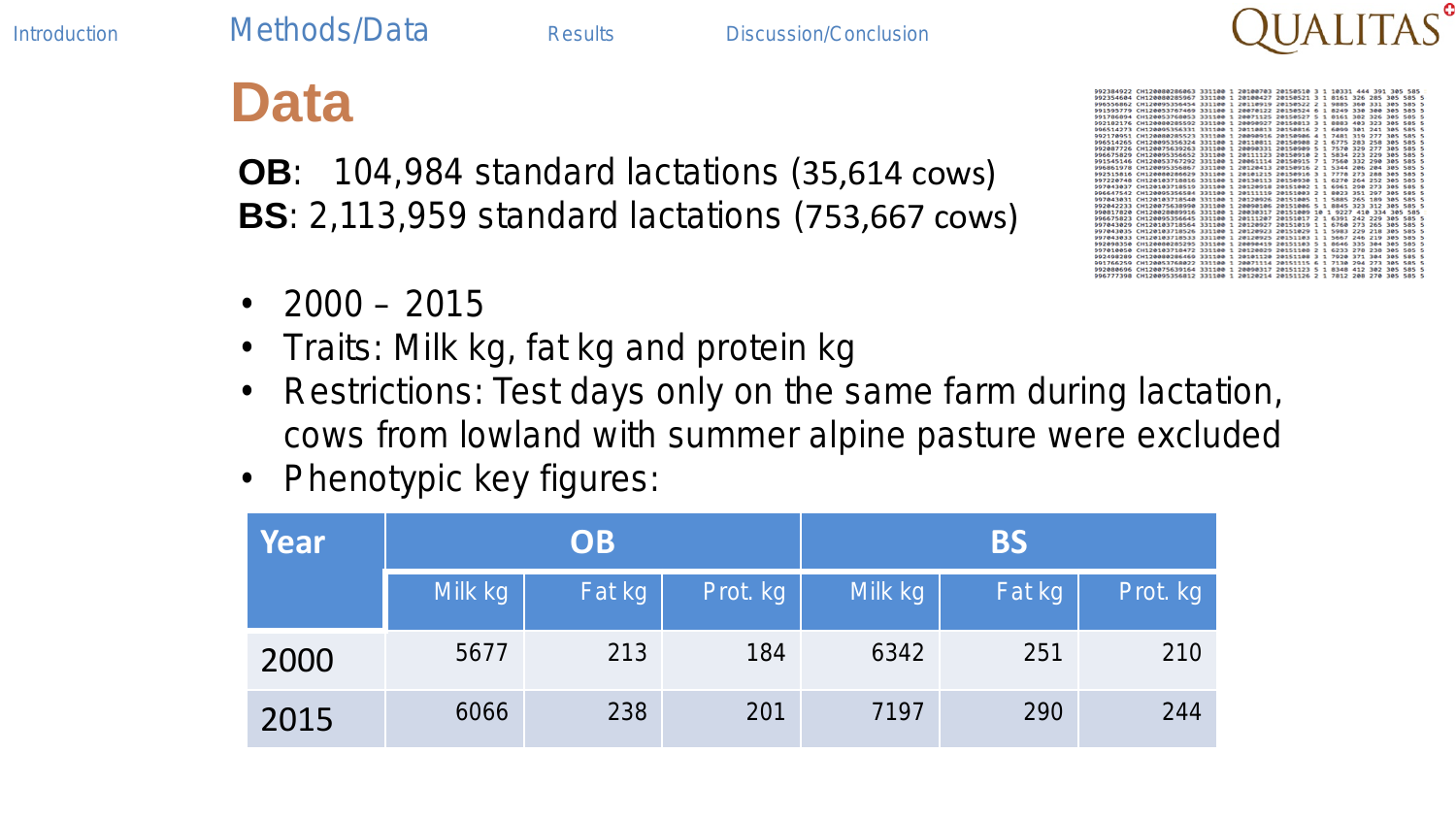## **Farm altitude**

Introduction Methods/Data Results Discussion/Conclusion





#### Heritabilities (diagonal elements) and genetic correlations, r<sub>a</sub> for OB / BS:

|            | Milk kg 1   | Fat kg 1    | Prot. kg 1  | Milk kg 2   | Fat kg 2    | Prot. kg 2  |
|------------|-------------|-------------|-------------|-------------|-------------|-------------|
| Milk kg 1  | 0.33 / 0.27 |             |             |             |             |             |
| Fat kg 1   | 0.85 / 0.78 | 0.23 / 0.20 |             |             |             |             |
| Prot. kg 1 | 0.87 / 0.82 | 0.86 / 0.83 | 0.24 / 0.18 |             |             |             |
| Milk kg 2  | 0.99/0.99   | 0.85 / 0.78 | 0.86 / 0.81 | 0.30 / 0.23 |             |             |
| Fat kg 2   | 0.83 / 0.74 | 0.99/0.99   | 0.87 / 0.82 | 0.83 / 0.74 | 0.26 / 0.22 |             |
| Prot. kg 2 | 0.89 / 0.82 | 0.85 / 0.81 | 0.99/0.99   | 0.88 / 0.83 | 0.86 / 0.80 | 0.28 / 0.22 |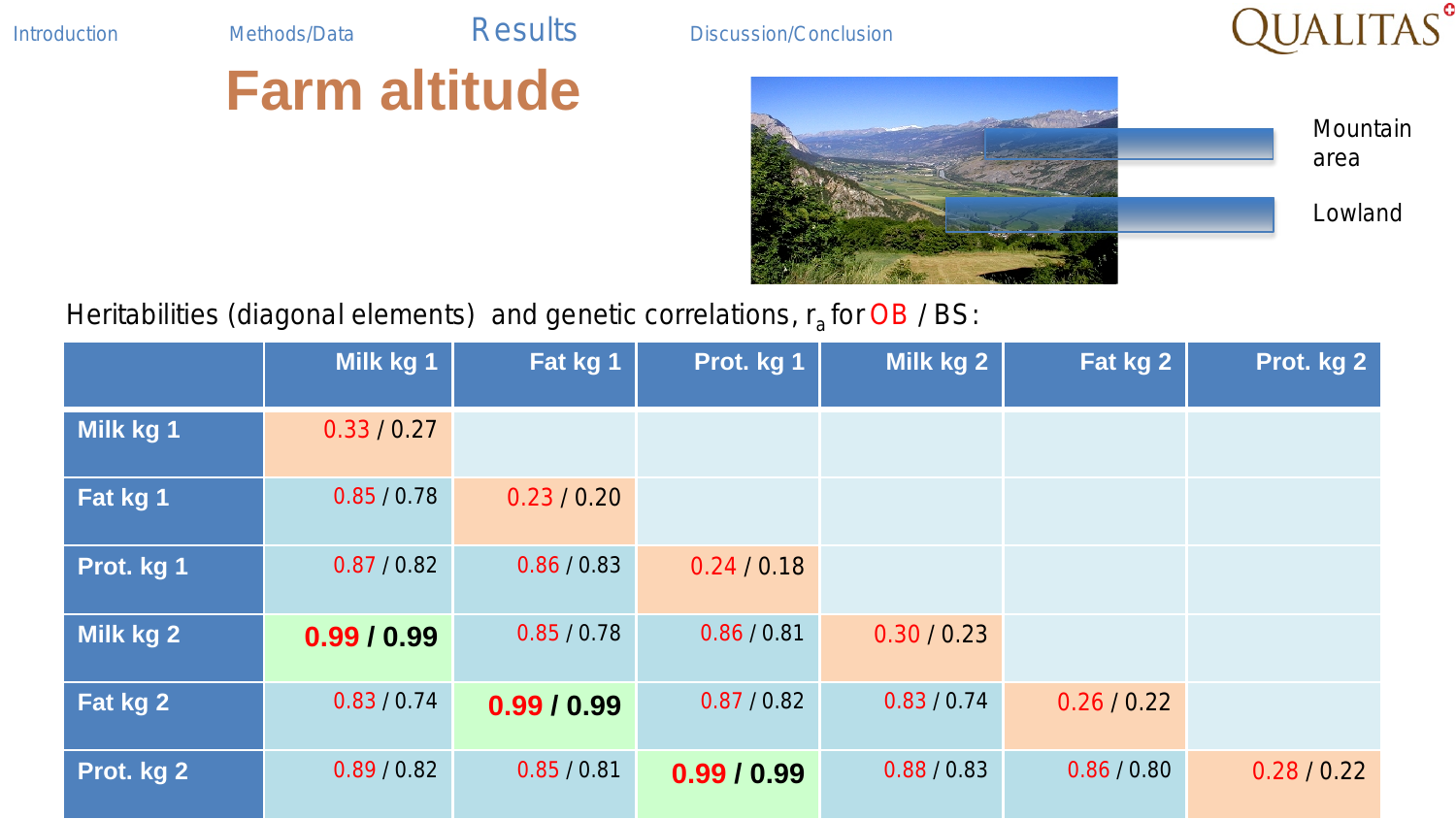

## **Farming system**



conventional / organic

#### Heritabilities (diagonal elements) and genetic correlations, r<sub>a</sub> for OB / BS:

|            | Milk kg 1   | Fat kg 1    | Prot. kg 1  | Milk kg 2   | Fat kg 2    | Prot. kg 2  |
|------------|-------------|-------------|-------------|-------------|-------------|-------------|
| Milk kg 1  | 0.29 / 0.26 |             |             |             |             |             |
| Fat kg 1   | 0.82 / 0.76 | 0.24 / 0.20 |             |             |             |             |
| Prot. kg 1 | 0.82 / 0.85 | 0.85 / 0.83 | 0.19/0.17   |             |             |             |
| Milk kg 2  | 0.99/0.99   | 0.82 / 0.76 | 0.82 / 0.82 | 0.27 / 0.21 |             |             |
| Fat kg 2   | 0.78/0.71   | 0.99/0.99   | 0.85 / 0.80 | 0.78/0.71   | 0.24 / 0.18 |             |
| Prot. kg 2 | 0.85 / 0.85 | 0.85 / 0.80 | 0.99/0.99   | 0.85 / 0.84 | 0.84 / 0.77 | 0.26 / 0.22 |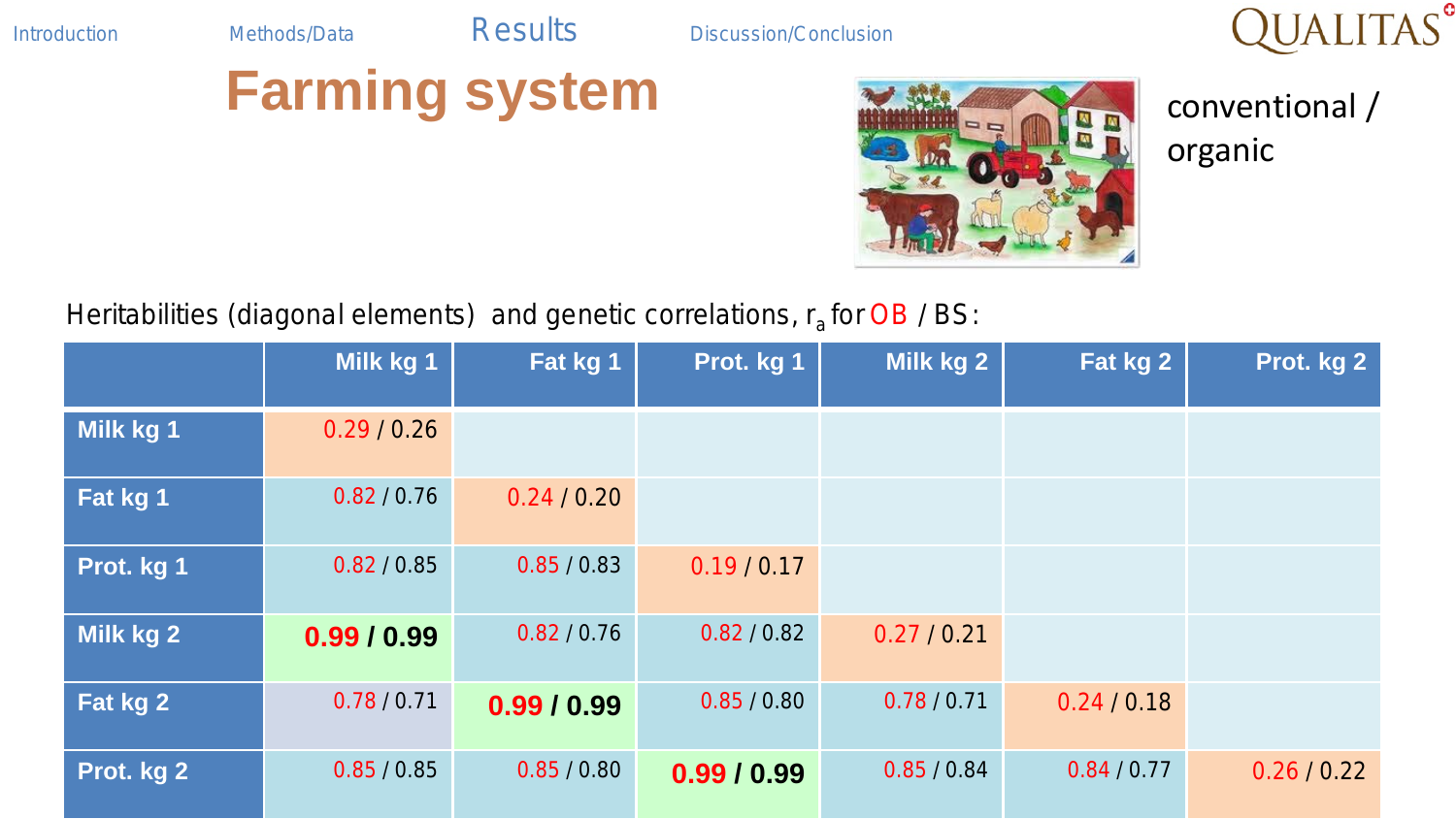

- GxE interactions do not exist for yield traits between common and harsh environments for OB and for BS dairy cattle
- OB and BS do not react differently to harsh environments
- Confirmation of earlier investigations for Swiss populations:  $r_a$  0.96-0.98 for yield traits in conventional and organic environments (Bapst et al., 2007 in Simianer, 2007)
- Other investigations show similar results, partly with slightly stronger GxE interactions (e.g. Pfeiffer et al., 2016; Cole, 2015; Streit et al., 2012)
- Stronger reactions were found in more contrasting environments: e.g. South Africa (Neser et al., 2014)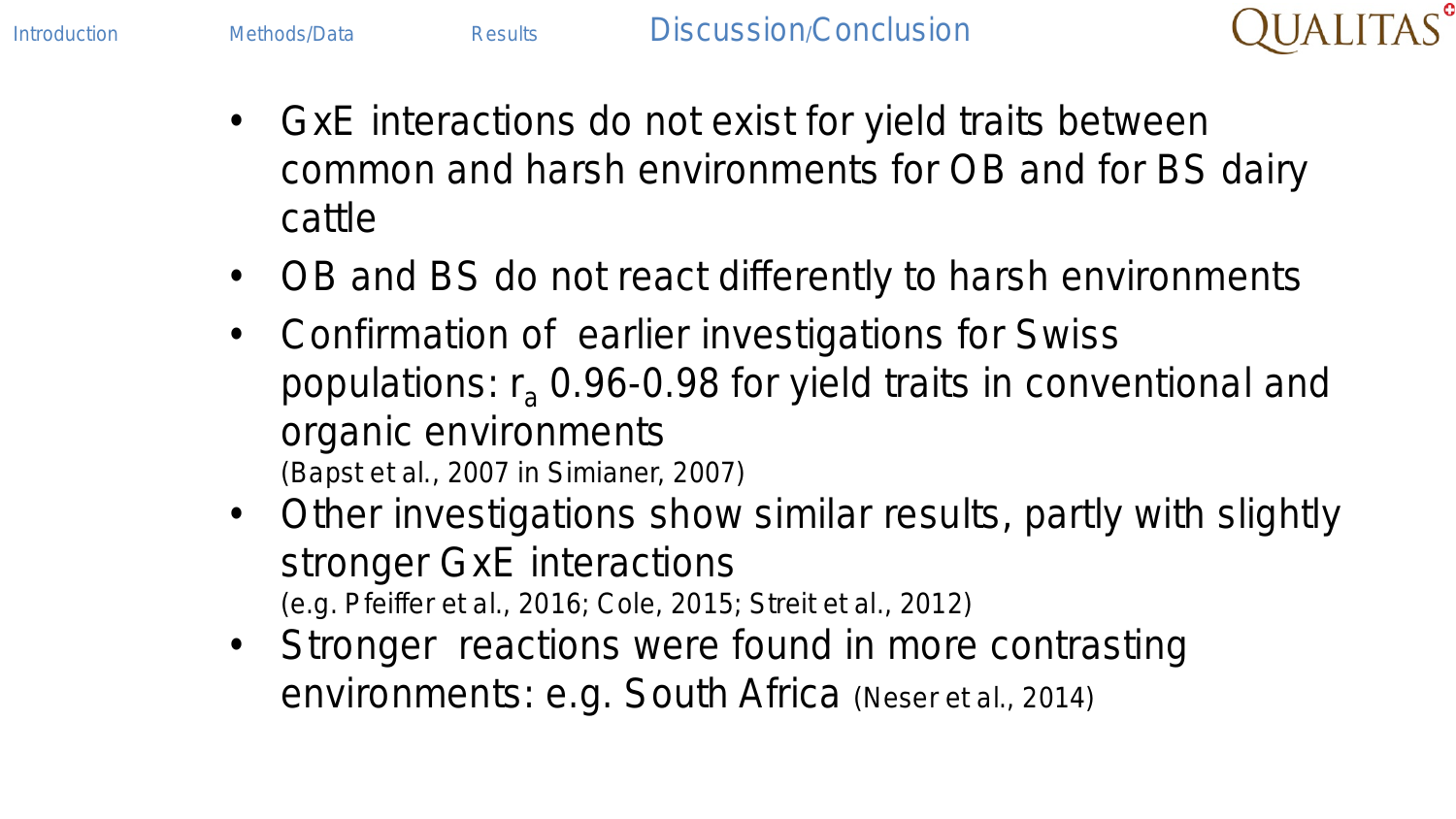

### $\rightarrow$  No need for action for the breeding program and for genetic evaluation

But:

• Establish different environment definitions

• Test other methods/models/breeds (SI versus HO/RH)